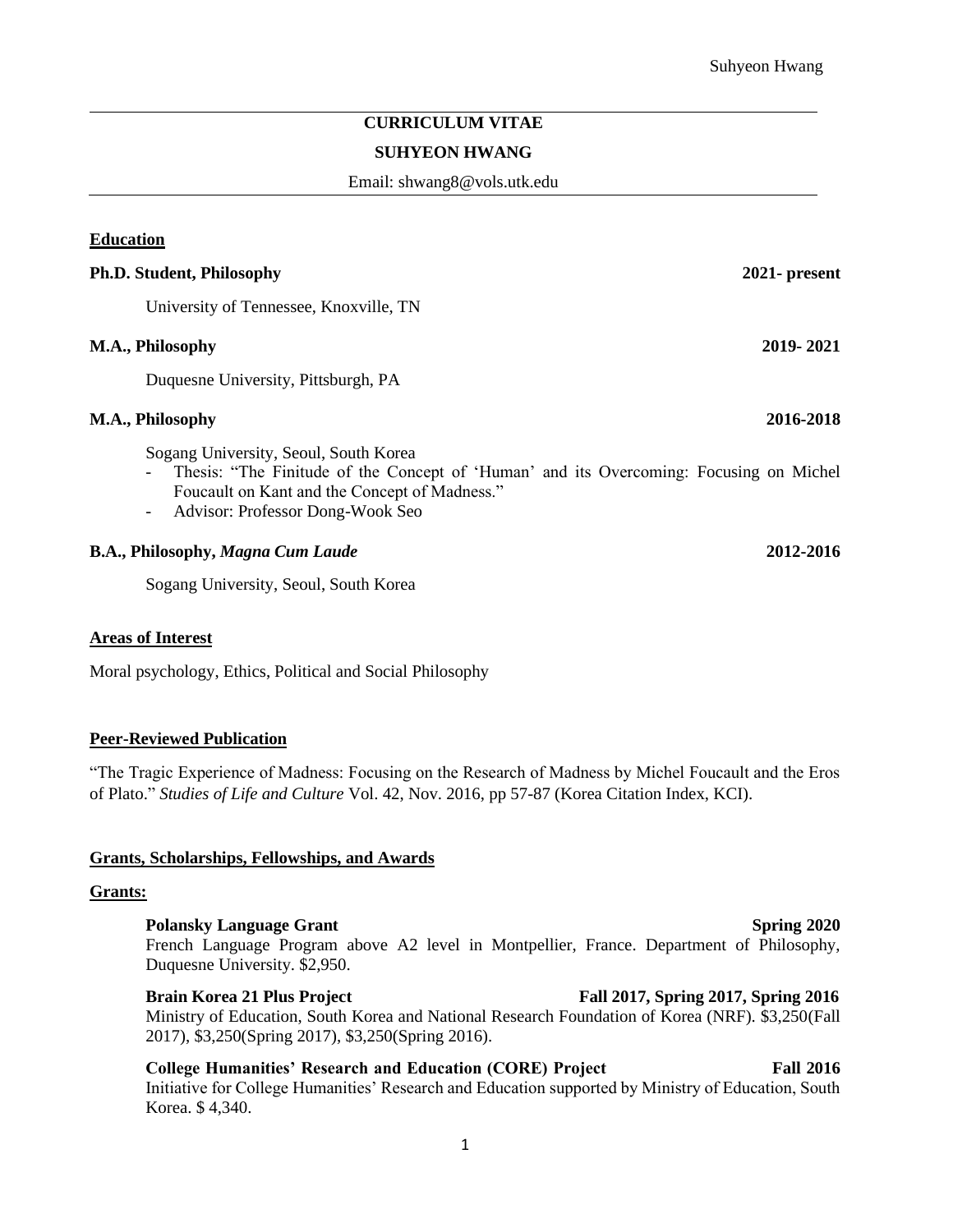**Scholarships:** 

| <b>Liberal Arts Graduate Scholarship</b><br>Department of Philosophy, Duquesne University, USA.                                                                                                                         | <b>Fall 2020, Fall 2019</b>     |
|-------------------------------------------------------------------------------------------------------------------------------------------------------------------------------------------------------------------------|---------------------------------|
| <b>Graduate Master's Award</b><br>Department of Philosophy, Duquesne University, USA.                                                                                                                                   | <b>Spring 2021, Spring 2020</b> |
| <b>Merit-based Full Scholarship (Special Scholarship)</b><br>The Sole Awardee of Graduate School in the Humanities. Sogang University, South Korea.                                                                     | <b>Fall 2017</b>                |
| Dean's List: Merit-based Honors Scholarship<br>Honor Student in the School of Humanities and International Cultures; Top 1% Highest GPA. Sogang<br>University, South Korea.                                             | Spring 2015                     |
| President's List: Merit-based Full Scholarship<br>Honor Student at Sogang University; Top 10 Highest GPA at the University. Korea Student Aid<br>Foundation in Ministry of Education (Government Subsidiary Institute). | Spring 2015                     |
| Dean's List: Merit-based Honors Scholarship<br>Honor Student in the School of Humanities and International Cultures; Top 1% Highest GPA. Sogang<br>University, South Korea.                                             | <b>Fall 2014</b>                |
| <b>Fellowships:</b>                                                                                                                                                                                                     |                                 |
| <b>Teaching Assistant Fellowship</b><br>Department of Philosophy, Sogang University, South Korea.                                                                                                                       | Spring 2018                     |
| <b>Research Assistant Fellowship</b><br>Department of Philosophy, Sogang University, South Korea.                                                                                                                       | Spring 2018                     |
| Award:                                                                                                                                                                                                                  |                                 |
| <b>Second-Place Graduate Student Prize in the College of Humanities</b>                                                                                                                                                 | Winter 2017                     |

Graduate School of Sogang University, South Korea.

# **Conference Presentations**

"On Becoming a Liberal Ironist: Rorty's View on Communicative Practice" with Andri Kosasih, The  $16<sup>th</sup>$ Biennial Communication Ethics Conference. Duquesne University, Pittsburgh, USA. (June 8, 2021)

Commentator for Seong-a Song's "Question of Being: Ipseity of a Person Who Asks." From Clash to Creation: Sogang Philosophy 9th Annual Symposium. Sogang University, Seoul, South Korea. (June 26, 2018)

"The Finitude of Human Being and Modernity: An Analysis of Michel Foucault's Theory of Modernity in *The Order of Things*." Contemporary European Philosophy Conference. Sogang University, Seoul, South Korea. (November 8, 2017)

"An Analysis of the Relationship between Charity and Justice in *Summa Theologica*" with Se-jin Park, CORE Humanities Conference. Sogang University, Seoul, South Korea. (February 20, 2017)

"On Philosophical Legitimacy of Alain Badiou's Critique of Spinoza," Continental Philosophy 37<sup>th</sup> Conference. Sogang University, Seoul, South Korea. (November 3, 2016)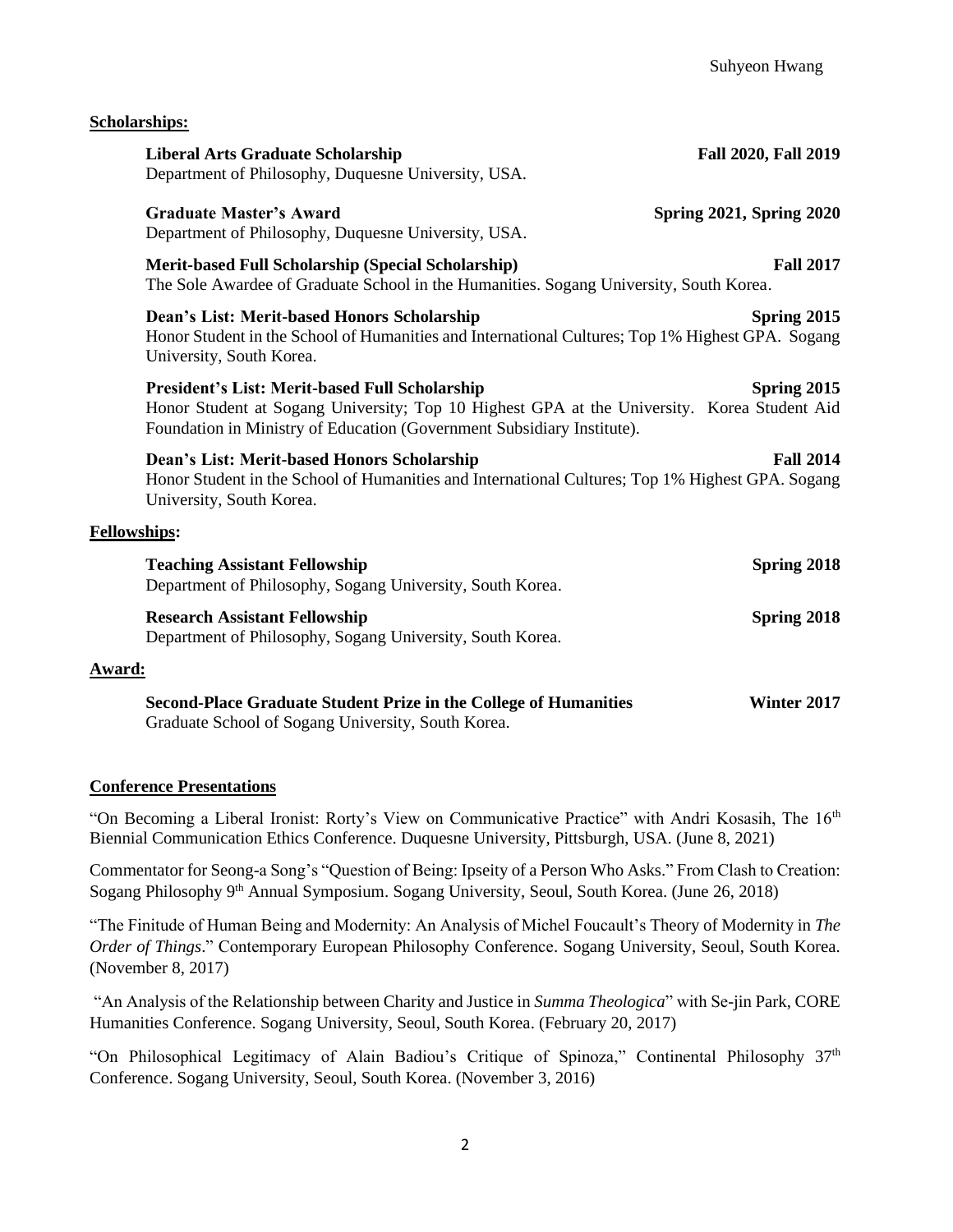"Madness as Positive Irrationality: An alternative reading on Michel Foucault's theory of Nietzsche and Plato's Eros," From Clash to Creation: Sogang Philosophy 5<sup>th</sup> Annual Symposium. Sogang University, Seoul, South Korea. (June 17, 2016)

"The Formation of the Concept of Madness: Michel Foucault's Genealogical Analysis in *The History of Madness*," Brown Bag Seminar. Department of Philosophy, Sogang University, Seoul, South Korea. (May 19, 2016)

# **Scholarship Research Support**

# **Participant of Brain Korea 21 Plus Project**

(\$3250) Fall 2017, (\$3250) Spring 2017, (\$3250) Spring 2016

- Conducted research on Michel Foucault's epistemology under the grant of the Brain Korea 21 Plus (BK21 Plus) project, funded by Ministry of Education, Science and Technology (MEST) and National Research Foundation of Korea (NRF).
- Published an article in peered-review journal: "The Tragic Experience of Madness: Focusing on the Research of Madness by Michel Foucault and the Eros of Plato," *Studies of Life and Culture* (Korea Citation Index, KCI)

# **Participant of College Humanities' Research and Education Project**

(\$4340) Fall 2016

- Special nominee for this grant by the Department of Philosophy
- Supervised a prospective graduate student for philosophy and co-wrote a paper under the grant of Initiative for College Humanities' Research and Education, funded by Ministry of Education of South Korea.
- Co-authored paper in graduate conference organized by CORE program and won the second-best prize: "An Analysis of the Relationship between Charity and Justice in *Summa Theologica.*"

# **Teaching Experience**

| <b>Teaching Assistant, University of Tennessee, Knoxville</b>                                            | Fall 2021-present |
|----------------------------------------------------------------------------------------------------------|-------------------|
| <b>Teaching Assistant, Sogang University, Seoul</b>                                                      | Spring 2018       |
| <b>Professional Experience</b><br>Research Assistant, Department of Philosophy, Sogang University, Seoul | Spring 2018       |
| <b>Service for the Profession</b>                                                                        |                   |

**Administrator for Duquesne Women in Philosophy (DWiP)** Fall 2020 – Spring 2021

**Graduate Student Assistant at the Book Exhibition for The 58th Meeting of the Society for Phenomenology and Existential Philosophy (SPEP) (**Duquesne University, 31 October, 2019-2 November, 2019)